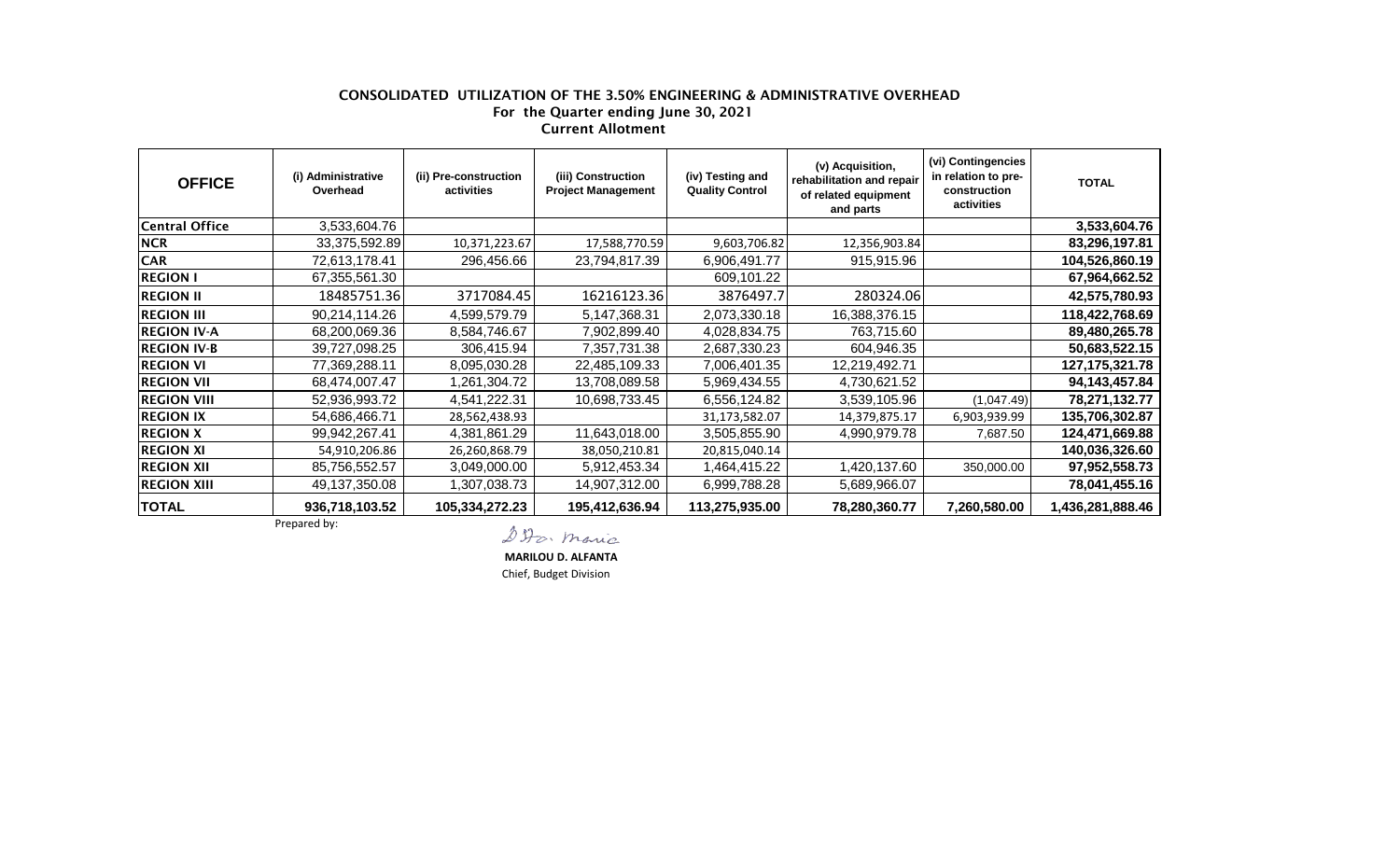## CONSOLIDATED UTILIZATION OF THE 3.50% ENGINEERING & ADMINISTRATIVE OVERHEAD<br>For the Quarter ending J For the Quarter ending J Extended Allotment

|                       |                                |                                     |                                                 |                                            | 12,356,903.84                                                                      |                                                                         |                  |  |  |
|-----------------------|--------------------------------|-------------------------------------|-------------------------------------------------|--------------------------------------------|------------------------------------------------------------------------------------|-------------------------------------------------------------------------|------------------|--|--|
| <b>OFFICE</b>         | (i) Administrative<br>Overhead | (ii) Pre-construction<br>activities | (iii) Construction<br><b>Project Management</b> | (iv) Testing and<br><b>Quality Control</b> | (v) Acquisition,<br>rehabilitation and repair<br>of related equipment<br>and parts | (vi) Contingencies<br>in relation to pre-<br>construction<br>activities | <b>TOTAL</b>     |  |  |
| <b>Central Office</b> | 161,688,415.94                 |                                     |                                                 |                                            |                                                                                    |                                                                         | 161,688,415.94   |  |  |
| <b>NCR</b>            | 46,937,794.61                  | 4,713,678.12                        | 31,805,748.32                                   | 3,578,005.83                               | 30,943,905.18                                                                      |                                                                         | 117,979,132.06   |  |  |
| <b>CAR</b>            | 8,174,630.79                   | 25,784.70                           | 7,616,977.94                                    | 411,880.37                                 |                                                                                    |                                                                         | 16,229,273.80    |  |  |
| <b>REGION I</b>       | 30,143,513.12                  |                                     |                                                 |                                            | 5,494,919.65                                                                       |                                                                         | 35,638,432.77    |  |  |
| <b>REGION II</b>      | 23,869,225.20                  |                                     | 16,841,216.00                                   | 10,843,183.77                              | 3,192,072.63                                                                       |                                                                         | 54,745,697.60    |  |  |
| <b>REGION III</b>     | 81,283,354.58                  | 8,906,156.64                        | 18,045,177.76                                   | 4,314,111.29                               | 7,218,997.21                                                                       |                                                                         | 119,767,797.48   |  |  |
| <b>REGION IV-A</b>    | 58,264,636.40                  | 9,789,037.66                        | 9,820,595.35                                    | 7,852,551.39                               | 9,830,000.00                                                                       | 2,505,538.17                                                            | 98,062,358.97    |  |  |
| <b>REGION IV-B</b>    | 23,610,373.47                  | 487,662.48                          | 3,871,187.53                                    | 3,167,331.20                               | 230,701.93                                                                         | 13,443,086.39                                                           | 44,810,343.00    |  |  |
| <b>REGION VI</b>      | 27,807,813.33                  | 4,205,003.17                        | 5,936,301.30                                    | 10,924,379.56                              | 5,795,165.76                                                                       |                                                                         | 54,668,663.12    |  |  |
| <b>REGION VII</b>     | 34,864,288.82                  | 2,029,458.00                        | 4,050,188.31                                    | 1,921,842.96                               | 045,916.58                                                                         | 189,659.14                                                              | 44, 101, 353.81  |  |  |
| <b>REGION VIII</b>    | 21,102,535.24                  | (423, 510.82)                       | 1,726,348.48                                    | 2,005,726.15                               | 3,421,616.14                                                                       |                                                                         | 27,832,715.19    |  |  |
| <b>REGION IX</b>      | 9,952,634.37                   | 44,806,928.39                       | 4,977,397.68                                    | 13,443,086.39                              |                                                                                    |                                                                         | 73,180,046.83    |  |  |
| <b>REGION X</b>       | 84,299,275.65                  | 2,541,591.19                        | 18,117,763.81                                   | 11,044,109.89                              | 528,591.28                                                                         | 54,665.72                                                               | 116,585,997.54   |  |  |
| <b>REGION XI</b>      | 188,760,781.02                 | 391,286.18                          | 25,385,879.21                                   | 25,191,995.06                              |                                                                                    |                                                                         | 239,729,941.47   |  |  |
| <b>REGION XII</b>     | 10,417,026.69                  |                                     | 6,117,181.39                                    | 1,143,024.01                               | 2,590,565.11                                                                       |                                                                         | 20,267,797.20    |  |  |
| <b>REGION XIII</b>    | 54,631,483.49                  | 1,063,785.42                        | 26,550,505.52                                   | 3,775,203.28                               | 4,815,101.90                                                                       |                                                                         | 90,836,079.61    |  |  |
| <b>TOTAL</b>          | 865,807,782.72                 | 78,536,861.13                       | 180,862,468.60                                  | 99,616,431.15                              | 75,107,553.37                                                                      | 16,192,949.42                                                           | 1,316,124,046.39 |  |  |

Prepared by:  **MARILOU D. ALFANTA**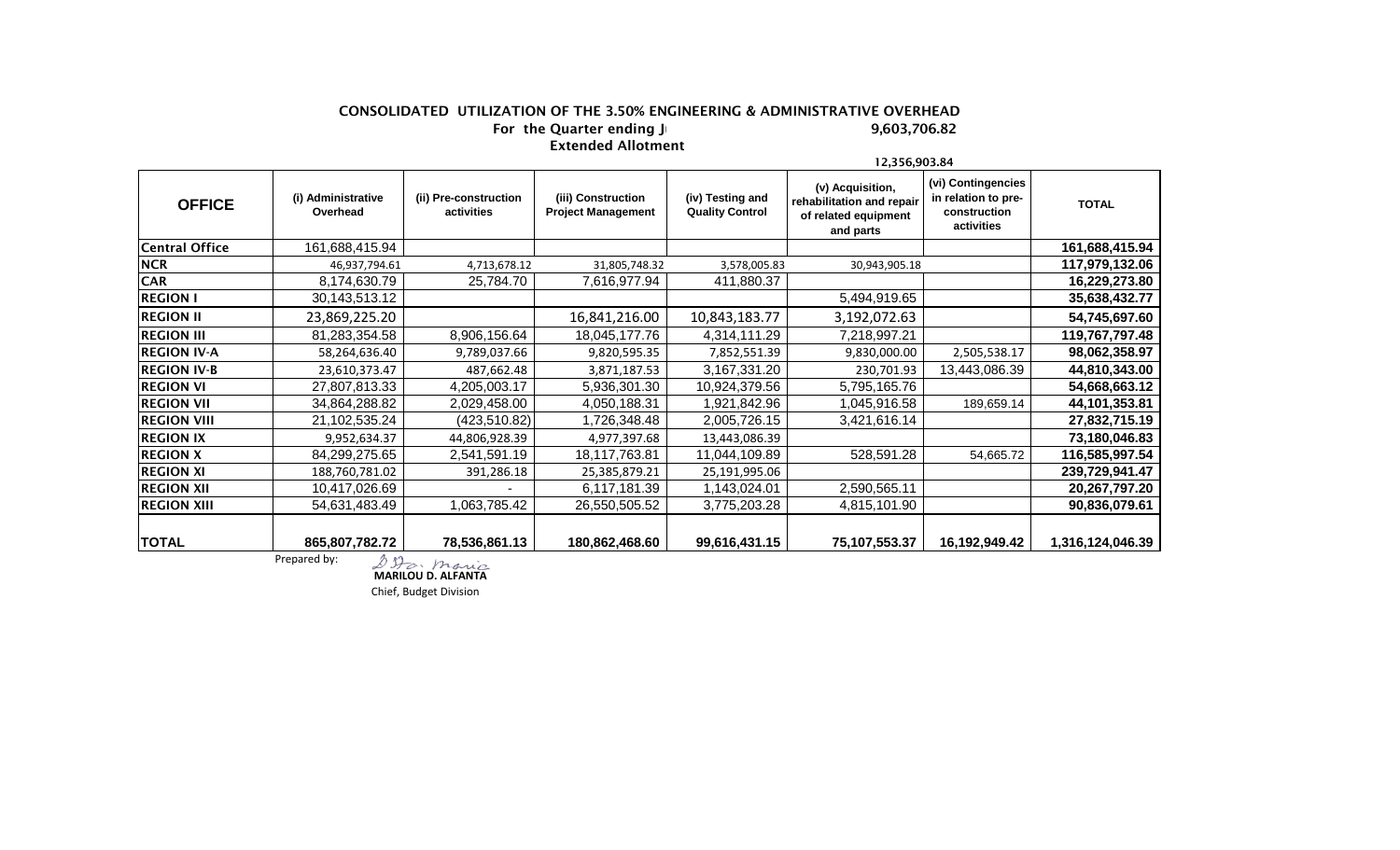## CONSOLIDATED UTILIZATION OF THE 3.50% ENGINEERING & ADMINISTRATIVE OVERHEAD For the Quarter ending June 30, 2021 Continuing Appropriation

| <b>OFFICE</b>                                    | (i) Administrative<br>Overhead | (ii) Pre-construction<br>activities | (iii) Construction<br><b>Project Management</b> | (iv) Testing and<br><b>Quality Control</b> | (v) Acquisition,<br>rehabilitation and repair<br>of related equipment<br>and parts | (vi) Contingencies<br>in relation to pre-<br>construction<br>activities | <b>TOTAL</b> |  |
|--------------------------------------------------|--------------------------------|-------------------------------------|-------------------------------------------------|--------------------------------------------|------------------------------------------------------------------------------------|-------------------------------------------------------------------------|--------------|--|
| Central Office                                   |                                |                                     |                                                 |                                            |                                                                                    |                                                                         |              |  |
| <b>NCR</b>                                       |                                |                                     |                                                 |                                            |                                                                                    |                                                                         |              |  |
| <b>CAR</b>                                       |                                |                                     |                                                 |                                            |                                                                                    |                                                                         |              |  |
| <b>REGION I</b>                                  |                                |                                     |                                                 |                                            |                                                                                    |                                                                         |              |  |
| <b>REGION II</b>                                 |                                |                                     |                                                 |                                            |                                                                                    |                                                                         |              |  |
| <b>REGION III</b>                                | 83,298.70                      |                                     | 165,922.99                                      | 128,040.00                                 |                                                                                    |                                                                         | 377,261.69   |  |
| <b>REGION IV-A</b>                               |                                |                                     |                                                 |                                            |                                                                                    |                                                                         |              |  |
| <b>REGION IV-B</b>                               |                                |                                     |                                                 |                                            |                                                                                    |                                                                         |              |  |
| <b>REGION V</b>                                  |                                |                                     |                                                 |                                            |                                                                                    |                                                                         |              |  |
| <b>REGION VI</b>                                 |                                |                                     |                                                 |                                            |                                                                                    |                                                                         |              |  |
| <b>REGION VII</b>                                |                                |                                     |                                                 |                                            |                                                                                    |                                                                         |              |  |
| <b>REGION VIII</b>                               |                                |                                     |                                                 |                                            |                                                                                    |                                                                         |              |  |
| <b>REGION IX</b>                                 |                                |                                     |                                                 |                                            |                                                                                    |                                                                         | $\sim$       |  |
| <b>REGION X</b>                                  |                                |                                     |                                                 |                                            |                                                                                    |                                                                         |              |  |
| <b>REGION XI</b>                                 |                                |                                     |                                                 |                                            |                                                                                    |                                                                         |              |  |
| <b>REGION XII</b>                                |                                |                                     |                                                 |                                            |                                                                                    |                                                                         |              |  |
| <b>REGION XIII</b>                               |                                |                                     |                                                 |                                            |                                                                                    |                                                                         |              |  |
| <b>TOTAL</b>                                     | 83,298.70                      | $\sim$                              | 165,922.99                                      | 128,040.00                                 | $\blacksquare$                                                                     | ۰                                                                       | 377,261.69   |  |
| Prepared by:<br>4.89<br><b>Contract Contract</b> |                                |                                     |                                                 |                                            |                                                                                    |                                                                         |              |  |

DDo. maria

 **MARILOU D. ALFANTA**